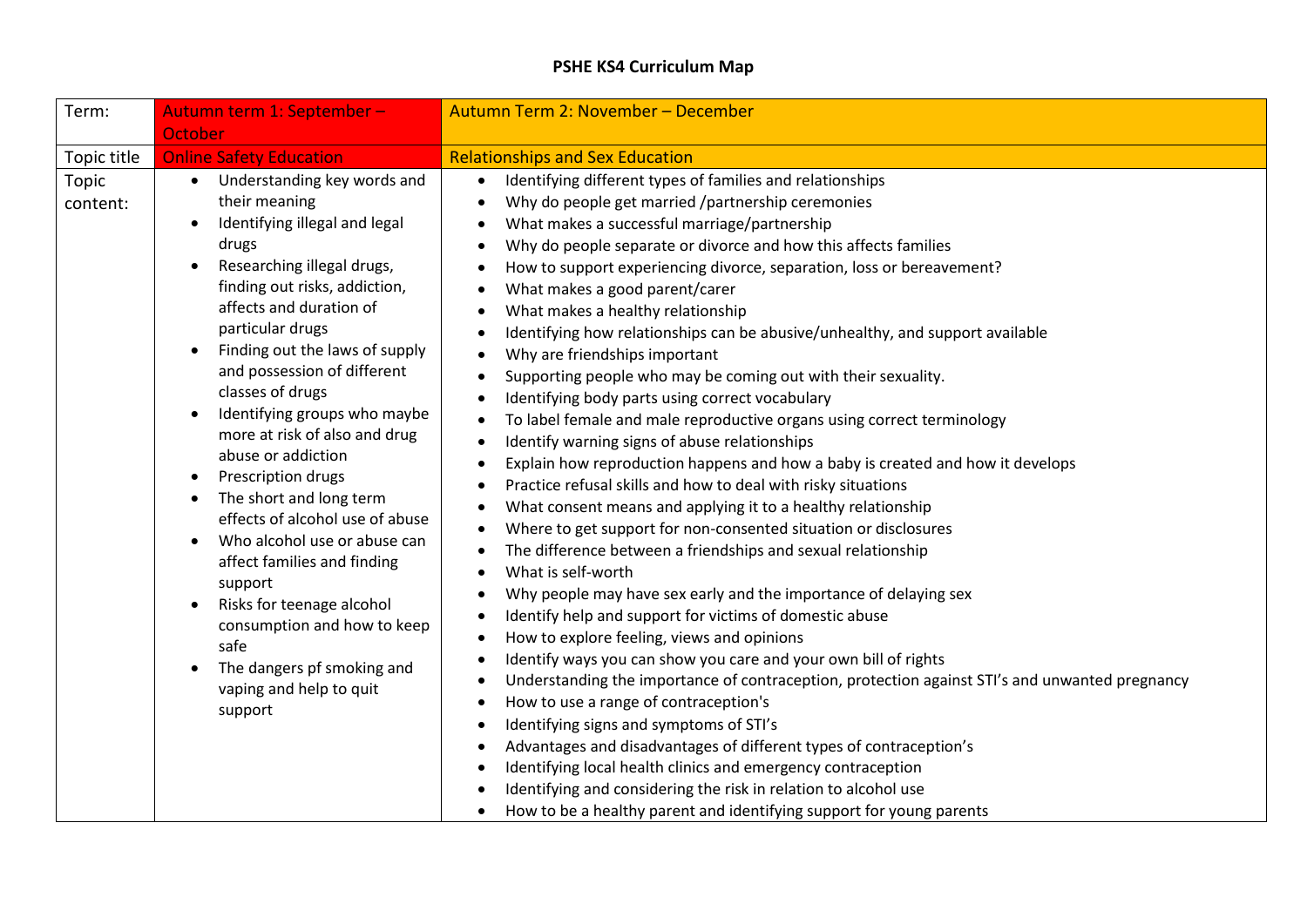## **PSHE KS4 Curriculum Map**

| Term:    | <b>Spring term 1: January - February</b>                         | Spring Term 2: March                                             |
|----------|------------------------------------------------------------------|------------------------------------------------------------------|
| Topic    | <b>Careers Education</b>                                         | <b>Emotional Wellbeing Education</b>                             |
| title    |                                                                  |                                                                  |
| Topic    | <b>Creating CV</b>                                               | Attitudes about mental health                                    |
| content: | Valuing equality, diversity and inclusion                        | Promoting emotional wellbeing                                    |
|          | Exploring careers and career development                         | Digital resilience                                               |
|          | Investigating work and working life                              | Recognising misconceptions and warning signs of unhealthy coping |
|          | Identifying choices and opportunities                            | strategies                                                       |
|          | Developing self awareness and self determination and improvement | Identifying suitable sources for support                         |
|          | as a learner                                                     | Healthy coping strategies                                        |
|          | Developing personal financial capability                         | Influences on mental health a emotional wellbeing                |
|          | Writing a cover letter                                           | Supporting good health and healthy behaviours                    |
|          | Handling applications and interviews                             | Managing affective ways to eliminate exam stress                 |
|          | Learning about safe working practices and environments           |                                                                  |
|          | Preparing for employability                                      |                                                                  |
|          | Managing changes and transitions                                 |                                                                  |
|          |                                                                  |                                                                  |